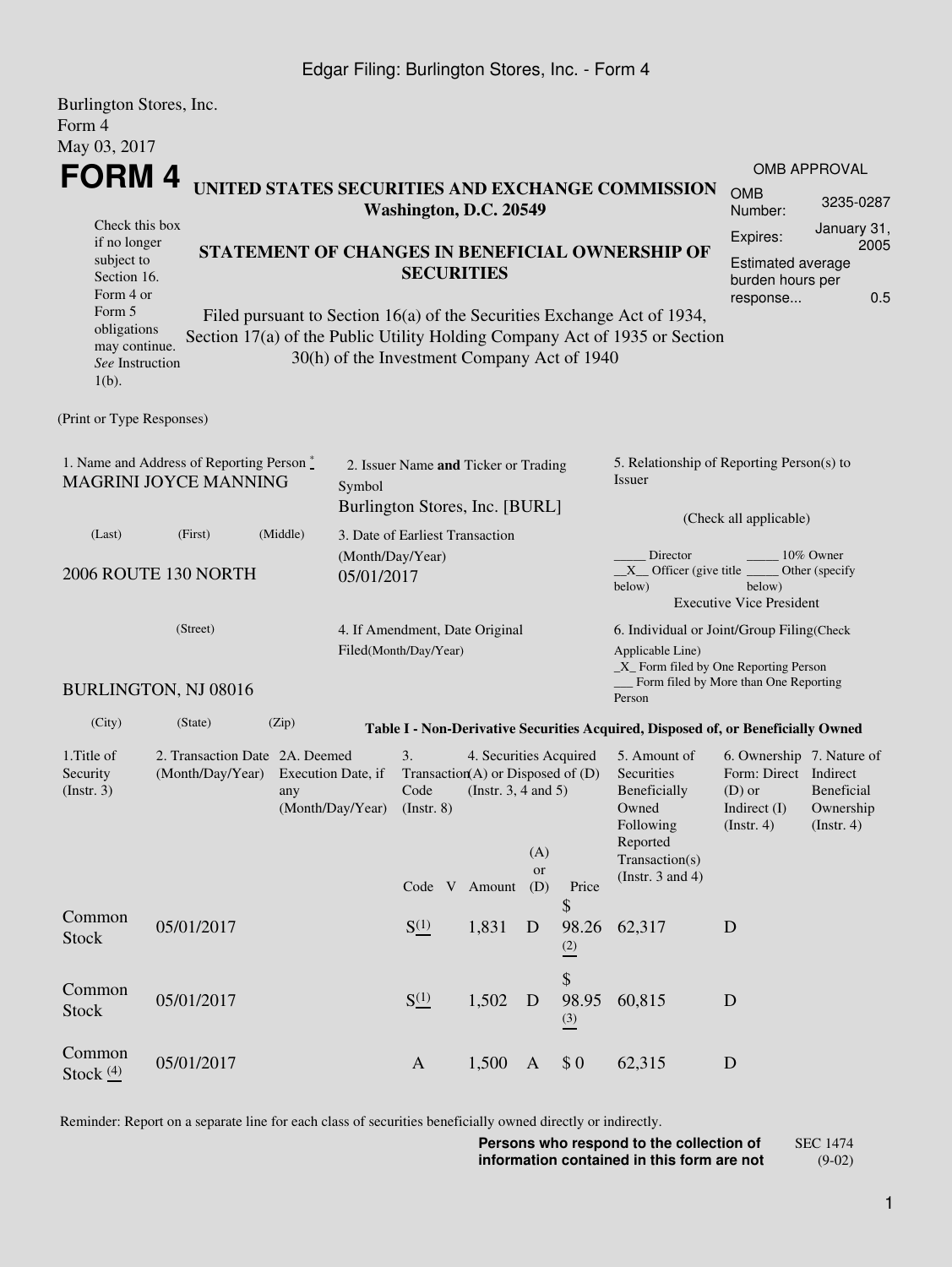### Edgar Filing: Burlington Stores, Inc. - Form 4

#### **required to respond unless the form displays a currently valid OMB control number.**

#### **Table II - Derivative Securities Acquired, Disposed of, or Beneficially Owned (***e.g.***, puts, calls, warrants, options, convertible securities)**

| 1. Title of<br>Derivative<br>Security            | Conversion<br>or Exercise          | 3. Transaction Date 3A. Deemed<br>(Month/Day/Year) | Execution Date, if<br>any | 4.<br>Code       | 5. Number of<br>TransactionDerivative<br>Securities                    |     | 6. Date Exercisable and<br><b>Expiration Date</b><br>(Month/Day/Year) |                    | 7. Title and Amount of<br><b>Underlying Securities</b><br>(Instr. $3$ and $4$ ) |                                            |
|--------------------------------------------------|------------------------------------|----------------------------------------------------|---------------------------|------------------|------------------------------------------------------------------------|-----|-----------------------------------------------------------------------|--------------------|---------------------------------------------------------------------------------|--------------------------------------------|
| $($ Instr. 3 $)$                                 | Price of<br>Derivative<br>Security |                                                    | (Month/Day/Year)          | $($ Instr. 8 $)$ | Acquired $(A)$<br>or Disposed of<br>(D)<br>(Instr. $3, 4,$<br>and $5)$ |     |                                                                       |                    |                                                                                 |                                            |
|                                                  |                                    |                                                    |                           | Code V           | (A)                                                                    | (D) | Date<br>Exercisable                                                   | Expiration<br>Date | Title                                                                           | Amount<br><b>or</b><br>Number<br>of Shares |
| Employee<br>Stock<br>Option<br>(right to<br>buy) | \$98.92                            | 05/01/2017                                         |                           | $\mathbf{A}$     | 10,347                                                                 |     | $\frac{(5)}{2}$                                                       | 05/01/2027         | Common<br>Stock                                                                 | 10,347                                     |

# **Reporting Owners**

| <b>Reporting Owner Name / Address</b> | <b>Relationships</b> |              |           |       |  |  |  |  |
|---------------------------------------|----------------------|--------------|-----------|-------|--|--|--|--|
|                                       | Director             | $10\%$ Owner | Officer   | Other |  |  |  |  |
| <b>MAGRINI JOYCE MANNING</b>          |                      |              | Executive |       |  |  |  |  |
| 2006 ROUTE 130 NORTH                  |                      |              | Vice      |       |  |  |  |  |
| BURLINGTON, NJ 08016                  |                      |              | President |       |  |  |  |  |
| Signatures                            |                      |              |           |       |  |  |  |  |

/s/ Christopher Schaub, as attorney-in-fact for Joyce Manning Magrini 05/03/2017

\*\*Signature of Reporting Person Date

# **Explanation of Responses:**

- **\*** If the form is filed by more than one reporting person, *see* Instruction 4(b)(v).
- **\*\*** Intentional misstatements or omissions of facts constitute Federal Criminal Violations. *See* 18 U.S.C. 1001 and 15 U.S.C. 78ff(a).
- **(1)** The sales reported in this Form 4 were effected pursuant to a Rule 10b5-1 trading plan adopted by the reporting person on September 27, 2016.

The price reported in Column 4 is a weighted average price. These shares were sold in multiple transactions at prices ranging from \$97.85 to \$98.63, inclusive. The reporting person undertakes to provide to Burlington Stores, Inc., any security holder of Burlington Stores, Inc.,

**(2)** or the staff of the Securities and Exchange Commission, upon request, full information regarding the number of shares sold at each separate price within the range set forth in this footnote to this Form 4.

**(3)** The price reported in Column 4 is a weighted average price. These shares were sold in multiple transactions at prices ranging from \$98.67 to \$99.31, inclusive. The reporting person undertakes to provide to Burlington Stores, Inc., any security holder of Burlington Stores, Inc., or the staff of the Securities and Exchange Commission, upon request, full information regarding the number of shares sold at each separate price within the range set forth in this footnote to this Form 4.